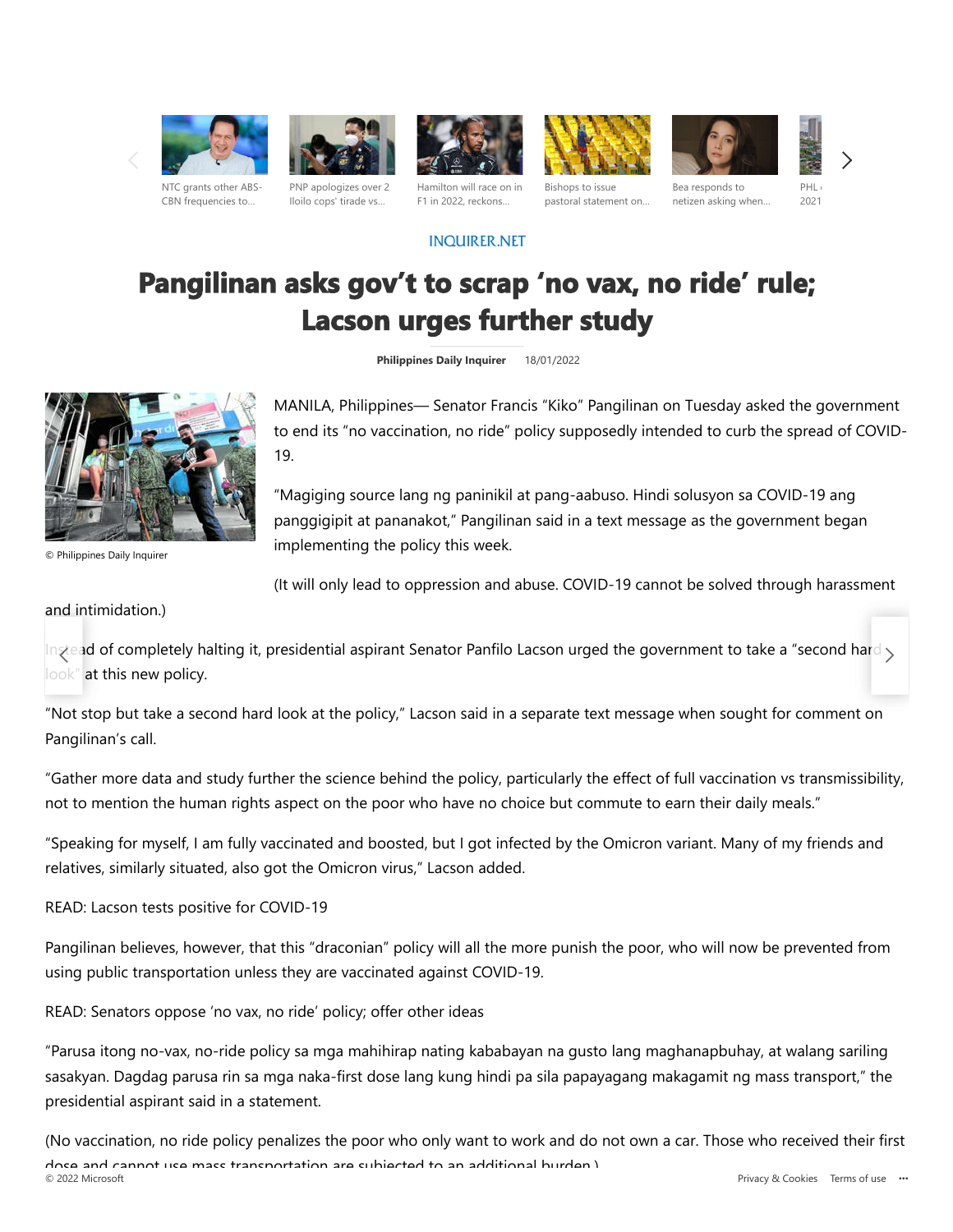"Sigurado ako na kung pwede lang silang mag work-from-home ay gagawin nila, pero hindi e. Halata na ang target ng

#### **Read More**

# **MORE FOR YOU**



[PNP apologizes over 2](https://www.msn.com/en-ph/news/national/pnp-apologizes-over-2-iloilo-cops-tirade-vs-ombudsman/ar-AAT9rq1) Iloilo cops' tirade vs Ombudsman GMA News Online



PEP<sup>.</sup> PEP.ph

Chinese New Year [activities kanselado sa](https://www.msn.com/en-ph/news/national/chinese-new-year-public-activities-kanselado-sa-manila/ar-AAT9a28) Manila



**River** PhilStar Global

[Pag](https://www.msn.com/en-ph/entertainment/other/ntc-grants-other-abs-cbn-frequencies-to-quiboloy-s-smni-cabangon-chua-s-aliw-broadcasting-corporation/ar-AAT9oVj)-IBIG home loan [releases surpass P100](https://www.msn.com/en-ph/news/national/pag-ibig-home-loan-releases-surpass-p100-billion/ar-AAT87yy) billion



GMA News Online

Background checks on [prexy bets 'continuous,'](https://www.msn.com/en-ph/news/national/background-checks-on-prexy-bets-continuous-says-pnp-after-duterte-threatens-to-bare-most-corrupt/ar-AAT9wRo) says PNP after Duterte th the transformation of the transformation of the transformation of the transformation of the transformation of the transformation of the transformation of the transformation of the transformation of the transformation o



[S&P sees 5 t](https://www.msn.com/en-ph/news/national/sandp-sees-5-to-7percent-credit-growth-for-philippine-banks/ar-AAT89yi) growth for F banks



GMA News Online

Hontiveros' panel recommends filing of criminal raps vs. 'pastillas scam' personalities



[LPA to bring rain in](https://www.msn.com/en-ph/news/national/lpa-to-bring-rain-in-visayas-mindanao/ar-AAT8gV2) Visayas, Mindanao **Phil** PhilStar Global

MANILA, Philippines — Parts of the Visayas, Mindanao, Palawan and Bicol will experience cloudy skies with scattered rain and thunderstorms in the next three days due to a low-pressure area. The Philippine Atmospheric,



# **GMA News Onlin**

## [BI warns vs u](https://www.msn.com/en-ph/news/national/bi-warns-vs-unscrupulous-individuals-posing-as-immigration-employees/ar-AAT9zxb) individuals **p** immigration

The Bureau of Imm Wednesday warned unscrupulous indiv immigration emplo assistance for over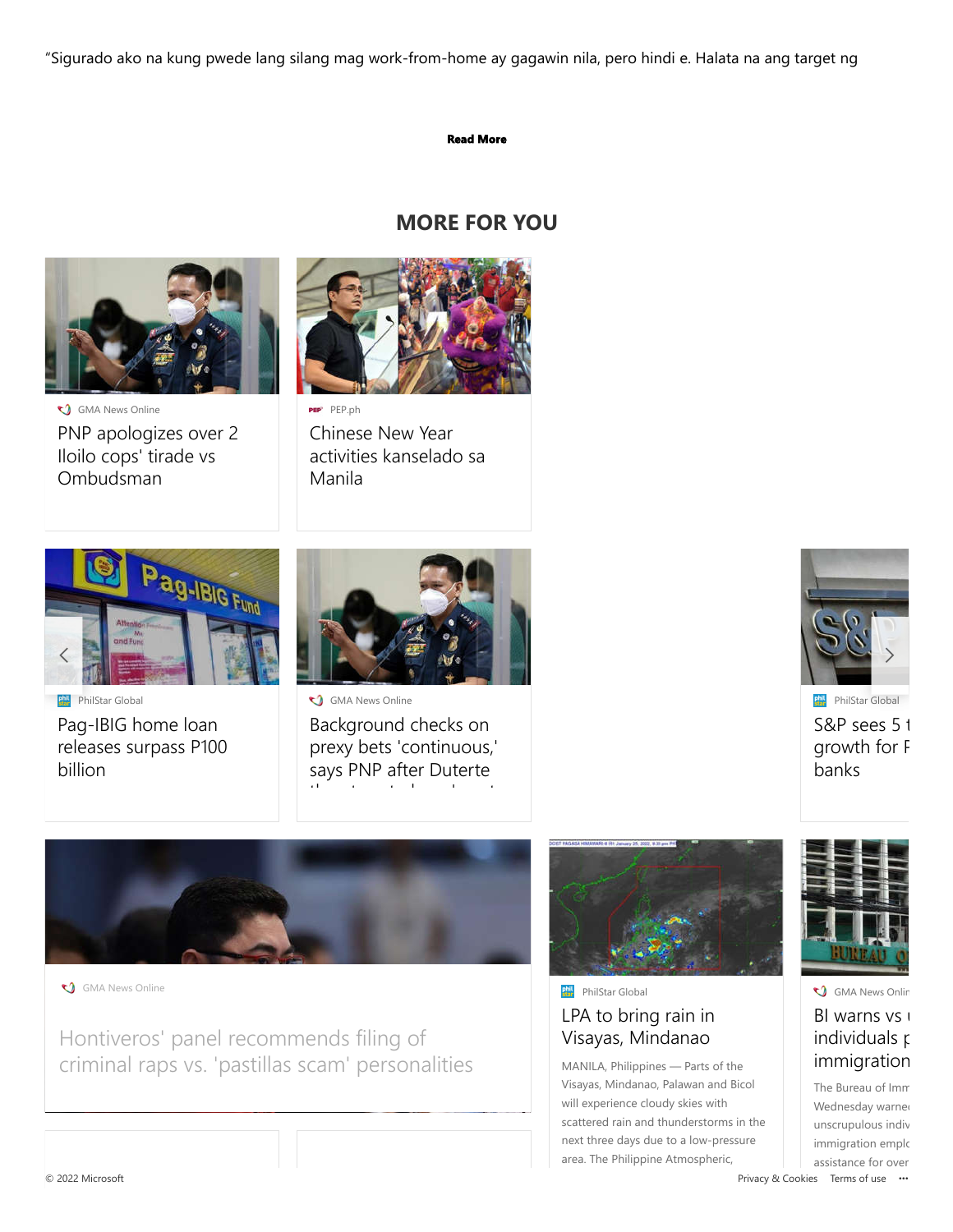

# [Deception is an advocacy](https://www.msn.com/en-ph/news/national/bsp-warns-of-fake-bills-from-atms/ar-AAT7VEP) film about Philippines justice system

Vivamax latest offering, Deception, is an advocacy film exposing the injustices happening in the Philippines. It is



# DepEd procures 108k [Adobe licenses for public](https://www.msn.com/en-ph/news/national/petition-to-cancel-coc-filed-by-marcos-namesake-still-pending-comelec-clarifies/ar-AAT9HCe) schools nationwide

The Department of Education (DepEd) has procured around 108,000 Adobe Creative Cloud licenses and distributed



[Manila cancels Chinese](https://www.msn.com/en-ph/news/national/manila-cancels-chinese-new-year-fest-anew/ar-AAT89yH) New Year fest anew PhilStar Global



[Duterte's inf](https://www.msn.com/en-ph/news/national/dutertes-info-on-most-corrupt-presidentiable-could-be-a-basis-for-criminal-charges-%e2%80%94-lacson-spox/ar-AAT9jCt) corrupt' pre could be a k i i l h GMA News Onlin



#### **PhilStar Global**

### [Palay production in Q4 2021 projected at 7.46](https://www.msn.com/en-ph/news/national/palay-production-in-q4-2021-projected-at-746-million-mt/ar-AAT830L) [mil](https://www.msn.com/en-ph/entertainment/other/ntc-grants-other-abs-cbn-frequencies-to-quiboloy-s-smni-cabangon-chua-s-aliw-broadcasting-corporation/ar-AAT9oVj)lion MT  $\left\{\frac{1}{2}, \frac{1}{2}, \frac{1}{2}\right\}$

#### GMA News Online

Gov't urged to schedule [nat'l COVID-19 vax drive](https://www.msn.com/en-ph/news/national/govt-urged-to-schedule-natl-covid-19-vax-drive-for-kid-aged-5-to-11/ar-AAT9lh8) for kid aged 5 to 11

#### **PhilStar Global**

Wholesale prices of [building materials surge](https://www.msn.com/en-ph/news/national/wholesale-prices-of-building-materials-surge-in-november/ar-AAT89ya) in November



GMA News Online

# FDA-approved self-test [antigen kits adhere to US](https://www.msn.com/en-ph/news/national/fda-approved-self-test-antigen-kits-adhere-to-us-fda-who-guidelines-%e2%80%94ritm/ar-AAT9e5r) FDA, WHO guidelines —

An executive of the Research Institute for Tropical Medicine (RITM) on Wednesday said the two antigen COVID-19 self test kits recently approved by the Food and Drug Administration (FDA) adhere to the



# [CCBPI contin](https://www.msn.com/en-ph/news/national/ccbpi-continues-to-mobilize-resources-for-communities-affected-by-typhoon-odette/ar-AAT8evO) mobilize res comm[unitie](https://www.msn.com/en-ph/news/national/pnp-apologizes-over-2-iloilo-cops-tirade-vs-ombudsman/ar-AAT9rq1) **PhilStar Global**

MANILA, Philippine across the Visayas recover from the d about by Typhoon Philippines last De Beverages Philippin



GMA News Online

Comelec eyeing 105K precincts for Eleksyon [2022; face shield still a requirement in voting](https://www.msn.com/en-ph/news/national/comelec-eyeing-105k-precincts-for-eleksyon-2022-face-shield-still-a-requirement-in-voting-%e2%80%94-spox/ar-AAT9fPV)



[Quezon City derides](https://www.msn.com/en-ph/news/national/quezon-city-derides-defensor-accusation/ar-AAT7QEl) Defensor accusation **PhilStar Global** 

MANILA, Philippines — The recent allegations propounded by Anak Kalusugan party-list Rep. Mike Defensor against the Quezon City government have "laughably and woefully backfired,"



# OCTA poll: 0 adult Pinoys get vaccinat GMA News Onlin

Only 5% of adult F to get vaccinated a latest OCTA Resear Masa poll showed.